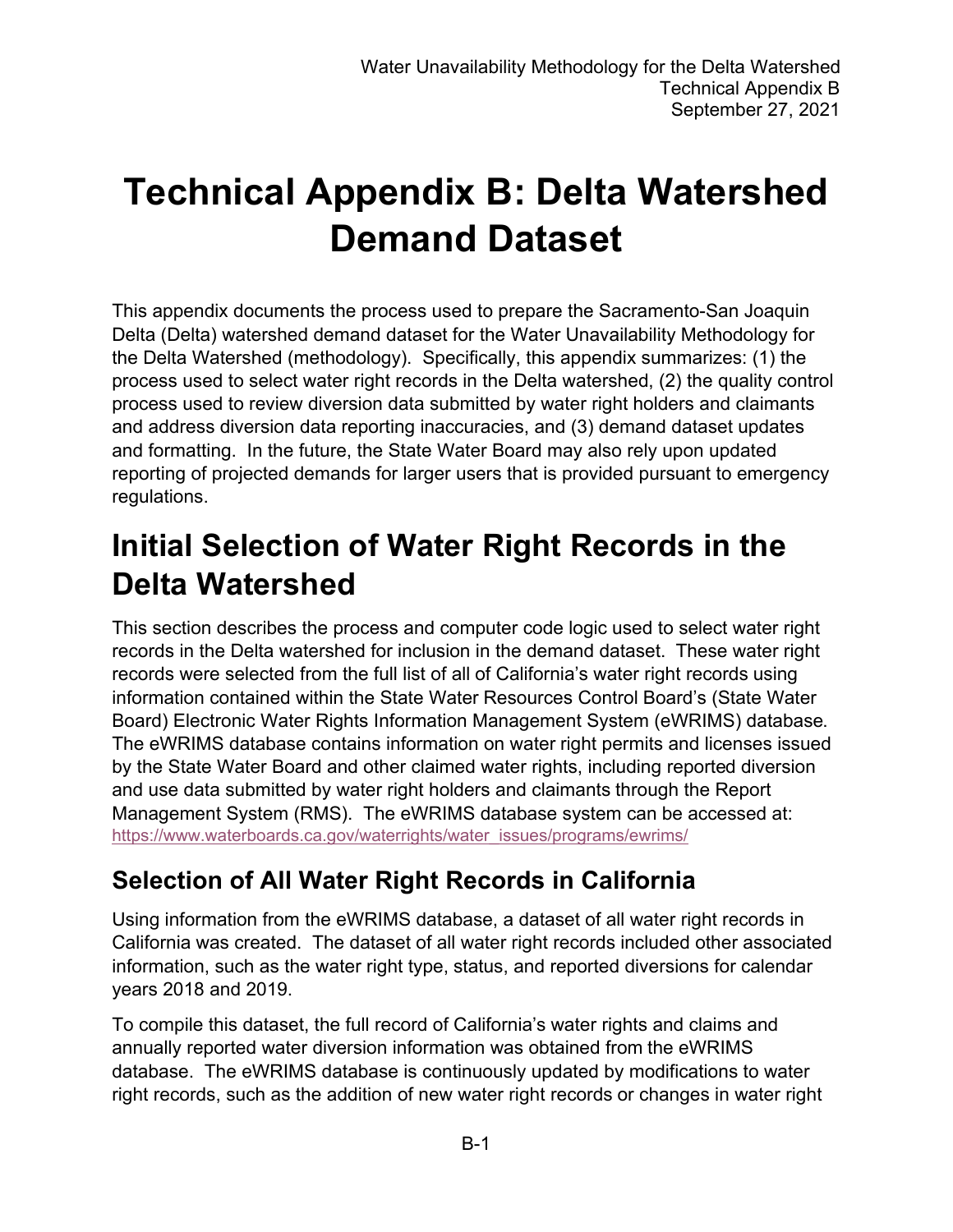status. Water diversion and use information contained within the eWRIMS database is also updated when annual reports of water diversion and use (annual reports) are submitted or modified by diverters. The initial selection of water right records in the Delta watershed and quality control review described below required a static copy of the eWRIMS datasets, which were downloaded on January 15, 2021.

Several plain text comma-separated values (.csv) files, known as eWRIMS flat files, contain the data fields used to create the dataset. Data was compiled from the eWRIMS flat files by the water right Application ID Number. The eWRIMS flat files that contain the data fields used to create the dataset are titled:

- · **Water Rights Master Flat File**: This file contains general information associated with each water right record on file with the State Water Board. Several fields within this flat file were selected, such as: primary owner name, water source name, water right face value, water right status (e.g., active, etc.), and water right type (e.g., Appropriative, Statement of Diversion and Use, etc.).
- · **Water Rights Annual Water Use Report**: This file contains the monthly water diversion and use data submitted by water right holders and claimants in annual reports. Reported total diversions, which included the amounts directly diverted and the amounts diverted or collected to storage, were selected for each month during calendar years 2018 and 2019. For Statements of Diversion and Use, this file contains information about the water right type (e.g., pre-1914, riparian, etc.) submitted by water right claimants as well as information about the year diversion first commenced, as discussed under *Disaggregation of Statements of Diversion and Use.*
- · **Water Rights Uses and Seasons**: This file contains additional information regarding authorized diversion and storage seasons and beneficial uses $^{\rm 1}$  $^{\rm 1}$  $^{\rm 1}$  for each water right record. Beneficial use information was selected and compiled for each water right record. Some water right records have multiple beneficial uses, and each of the beneficial uses for each of the water right records was aggregated by Application ID Number.
- · **Water Rights Point of Diversion Flat File**: This file contains general information associated with each water right record on file with the State Water Board, including several fields that are also available in the Water Rights Master Flat File. This file contains additional fields that were incorporated into the demand dataset, including: point of diversion location (latitude/longitude), application received date, and application acceptance date. The application acceptance date and application

<span id="page-1-0"></span> $1$  The beneficial uses of water pertaining to water rights are defined in the California Code of Regulations, title 23, §§ 659-672 to include: domestic, irrigation, power, municipal, mining, industrial, fish and wildlife preservation and enhancement, aquaculture, recreational, stockwatering, water quality, frost protection, and heat control.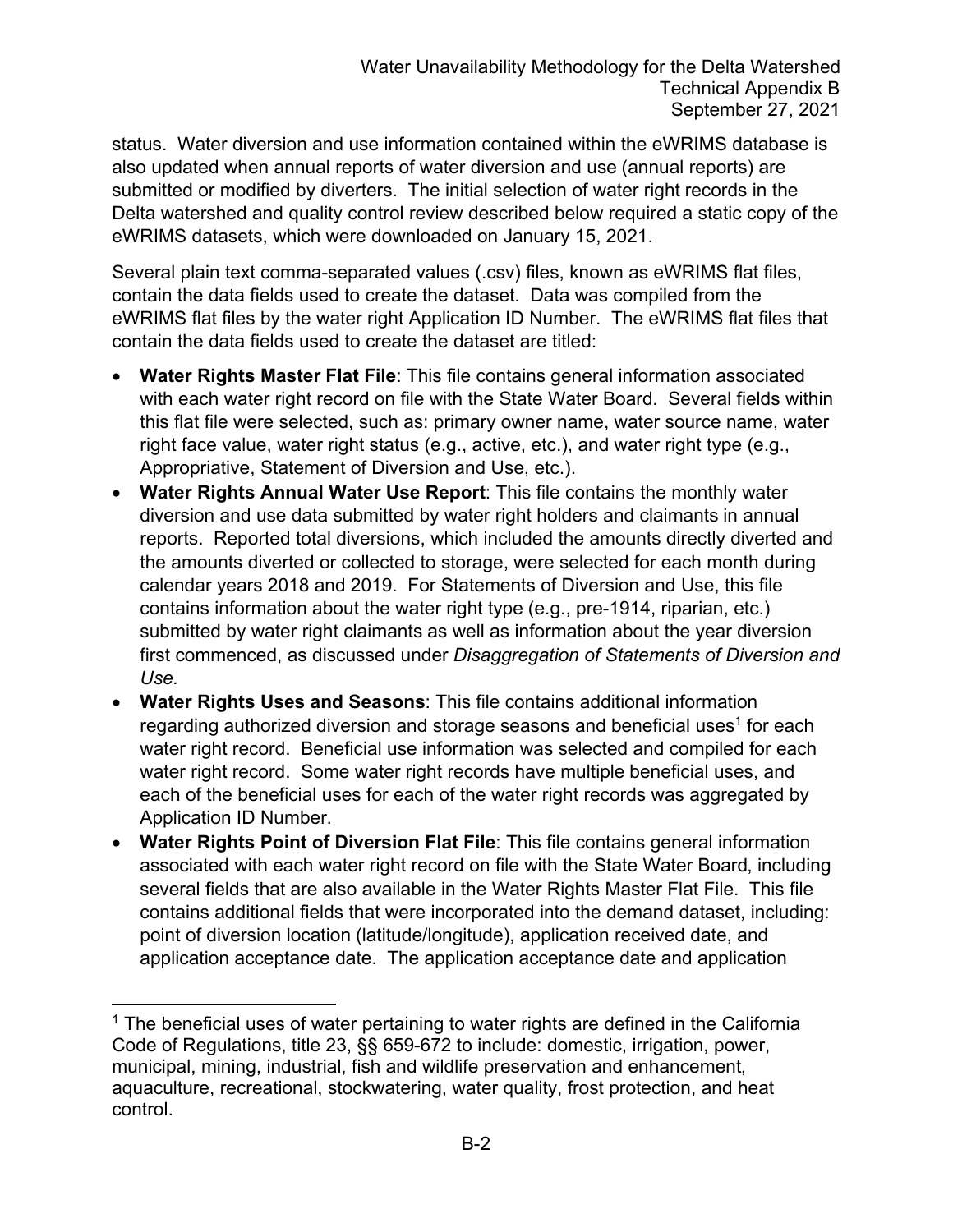received date fields were used to identify a water right priority date for the post-1914 appropriative water right records, as discussed under *Update and Format Demand Dataset*.

Information from the eWRIMS flat files was used to create one dataset of water rights and claims for all of California on record with the State Water Board.

### **Selection of Active Water Right Records in California**

The dataset of all water right records was limited to those with an active-type water right status, which includes the following water right statuses:

- · Claimed
- · Licensed
- · Permitted
- · Registered
- · Certified

By only including active-type statuses, water rights with inactive-type statuses, such as inactive, rejected, and cancelled, were excluded from the demand dataset.

#### **Selection of Active Water Right Records in the Delta Watershed**

The dataset of active water right records in California was then limited to diversions located in the Delta watershed. Using geographic information system (GIS) software, water right records located in the Delta watershed were selected based on the spatial location of each water right Point of Diversion (POD).

The Division of Water Rights has created an eWRIMS Web Mapping Application that provides the spatial location of all of the water right PODs in California. A public version of the eWRIMS GIS System is available at:

[https://waterrightsmaps.waterboards.ca.gov/viewer/index.html?viewer=eWRIMS.eWRIM](https://waterrightsmaps.waterboards.ca.gov/viewer/index.html?viewer=eWRIMS.eWRIMS_gvh) [S\\_gvh#](https://waterrightsmaps.waterboards.ca.gov/viewer/index.html?viewer=eWRIMS.eWRIMS_gvh)

The Delta watershed boundaries used for the spatial selection include the following Hydrologic Unit Code level 4 (HUC4) watersheds, as defined by the U.S. Geological Survey (USGS) Watershed Boundary Dataset (WBD):

| <b>HUC4 Subregion Number</b> | <b>HUC4 Subregion Name</b> |
|------------------------------|----------------------------|
| 1802                         | Sacramento                 |
| 1804                         | San Joaquin                |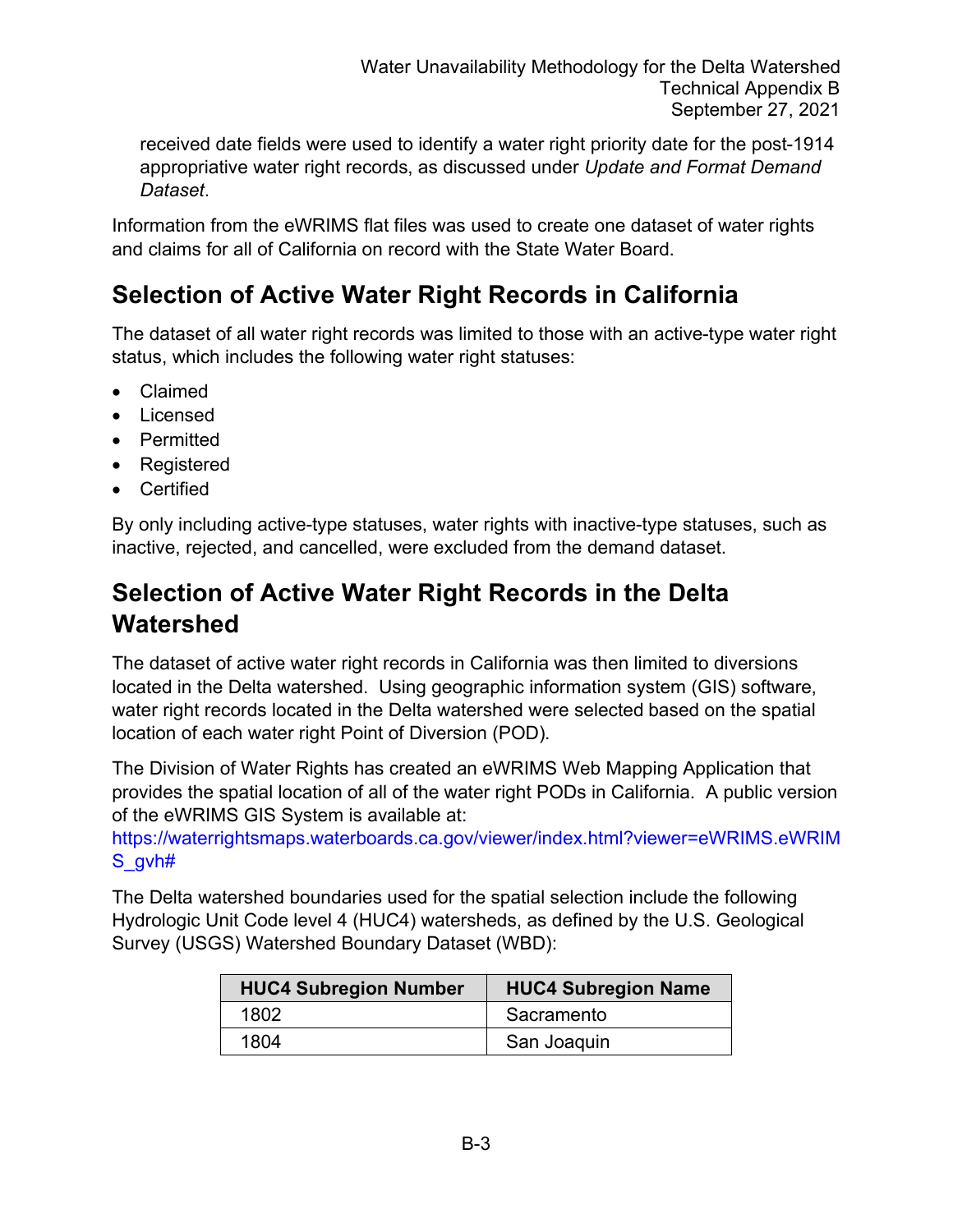The GIS attributes of water right PODs within the Delta watershed were then exported as a plain text .csv file.

### **Selection of Consumptive Water Right Records in the Delta Watershed**

The Delta watershed demand dataset was then further subdivided to include only water right records with consumptive beneficial uses. Water right records that contain only non-consumptive beneficial uses were excluded from the Delta watershed demand dataset. These beneficial use types and combinations include:

- · Power
- · Power and Recreational
- · Power and Industrial
- · Power and Domestic
- · Power and Fish and Wildlife Preservation and Enhancement
- · Fish and Wildlife Preservation and Enhancement

The above beneficial use types and combinations were assumed to be associated primarily with non-consumptive uses of water, including hydropower generation and instream flows. Water right records with the Power and Industrial and Power and Domestic beneficial use combinations were assumed to be primarily associated with hydropower generation, with a negligible amount of incidental industrial or domestic uses of water as a conservative assumption for purposes of avoiding overestimation of demands. Accounting for instream flows is described in the main report.

A small number of water right records did not contain beneficial use information in the eWRIMS flat files. These water right records were initially included in the demand dataset. However, many of these were eventually found to be non-consumptive during the review process described below.

#### **Selection of Appropriative Water Rights and Statements of Diversion and Use in the Delta Watershed**

The Delta watershed demand dataset was again subdivided to include only the following water right types:

- · Appropriative
- · Statement of Diversion and Use

Appropriative water rights include post-1914 appropriative water rights (e.g., water right permits and licenses). Statements of Diversion and Use include pre-1914 appropriative and riparian claims.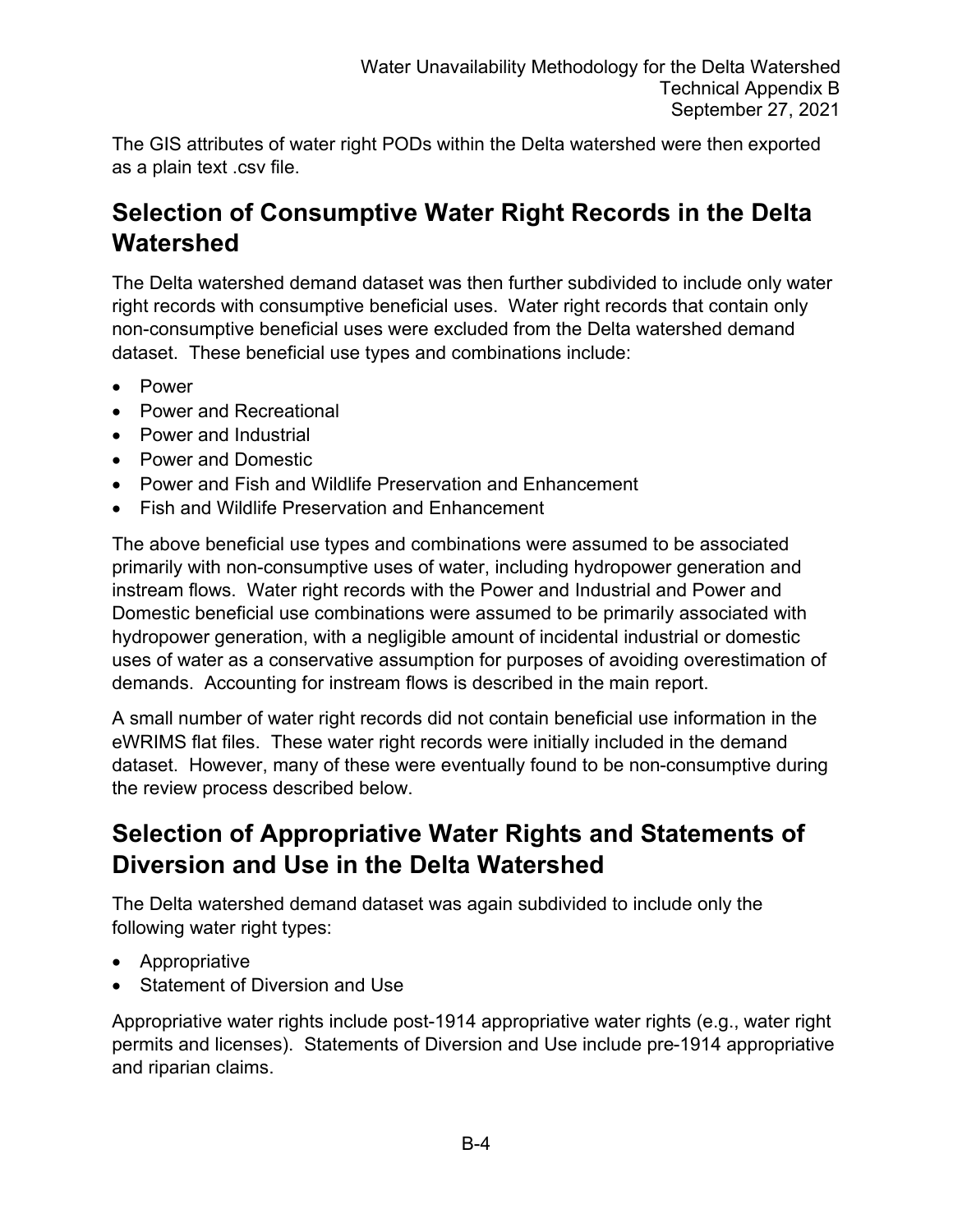By limiting the demand dataset to Appropriative water rights and Statements of Diversion and Use, minor water right types such as Stockponds and Registrations were excluded from the dataset. Similarly, other types of water right records such as Temporary Permits were also excluded. These other water right types were assumed to constitute a negligible amount of the water diversion and use within the Delta watershed. Excluding these uses represents a conservative assumption for the purposes of avoiding overestimation of demands.

## **Quality Control Review**

Diversion data contained within annual reports is self-reported and is not systematically verified for accuracy upon submittal to the State Water Board. As a result, an internal review and quality control effort was conducted. The quality control review process was focused on the review of the total diversion amounts for 2018 and 2019 reported by water right holders or their agents in annual reports. The total diversion amount includes the amount directly diverted and the amount diverted or collected to storage.

The water right records in the Delta watershed demand dataset after initial selection were too numerous to feasibly review in their entirety at this time. Therefore, the scope of the review was narrowed to a subset of water right records, with a focus on the largest diversions in the Delta watershed.

### **Selection of Largest Diversions in Delta Watershed for Quality Control Review**

The approximately 12,000 total water right records in the demand dataset after initial selection were subdivided to approximately 580 water right records that include the largest diversions in the Delta watershed. Criteria used to identify this selection of water right records includes:

- Statements of Diversion and Use with total reported diversion of 5,000 acre-feet (AF) or greater for either 2018 or 2019
- · Appropriative water rights with a face value of 5,000 AF or greater, or a total reported diversion of 5,000 AF or greater for either 2018 or 2019

These water right records were the focus of the quality control review process described below, and together represent over 90% of demands in the Delta watershed.

## **Quality Control Review**

The quality control process focused on review of diversion data obtained from annual reports submitted by water right holders and their agents for calendar years 2018 and 2019. For each of the approximately 580 water right records included in the quality control review, the 2018 and 2019 annual reports were accessed through the eWRIMS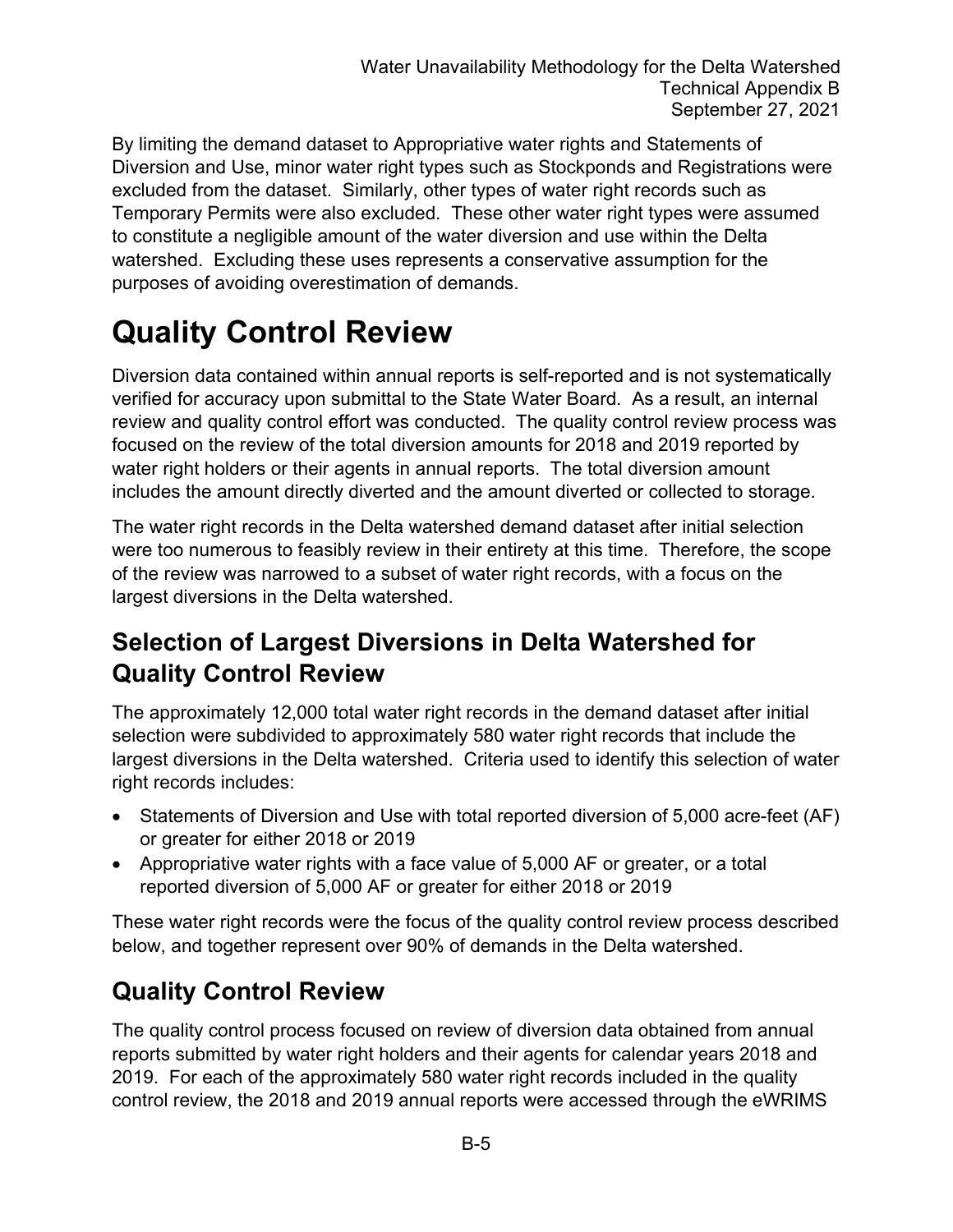database system. The contents of the annual reports were reviewed, including but not limited to the following information:

- · Purpose of Use
- · Amount of Water Diverted and Used, including monthly amounts directly diverted, monthly amounts diverted or collected to storage, and monthly amounts used
- · Maximum Rate of Diversion, including maximum monthly diversion rates
- · Comments and Additional Remarks

The specific issues that were investigated during the quality control review, and corrected when possible, included:

- · Non-consumptive diversions improperly appearing as consumptive
- · Duplicate diversion values, such as the same diversions reported under multiple water right records
- · Diversion data entry and reporting errors, such as incorrect units of measurement and decimal placement errors
- Reported diversions in excess of the water right's face value (applies to post-1914 appropriative water rights only)

In general, the issues that were investigated relate to the correction of over-reporting of diversion amounts. An overview of the commonly identified issues and corrections that were applied to the demand dataset is provided below.

In some cases, it was not possible to resolve outstanding issues without further information. State Water Board staff has contacted numerous water right holders or their agents to gather this information. However, it was not feasible to contact all water right holders or agents in all cases where a potential reporting related error was identified or a correction applied to a diversion value. Efforts were prioritized to contact water right holders or agents based on several factors, including reported diversion size and relative level of uncertainty regarding potential reporting-related inaccuracies. Some water right holders and agents did not provide timely responses to inquiries regarding potential reporting related errors. In the absence of additional information provided by the water right holder or agent, estimates of the actual diversion amounts were used based on information contained within the annual report and supplemental information available within the eWRIMS database.

#### **Non-Consumptive Diversions and Uses**

Annual reports reviewed for some water right records appeared to indicate that water was diverted only for non-consumptive use. Water right records were generally identified as non-consumptive based on the reported purposes of use contained within the 2018 and 2019 annual reports. Some non-consumptive purposes of use identified during the quality control review include instream flow uses (e.g., "maintain a live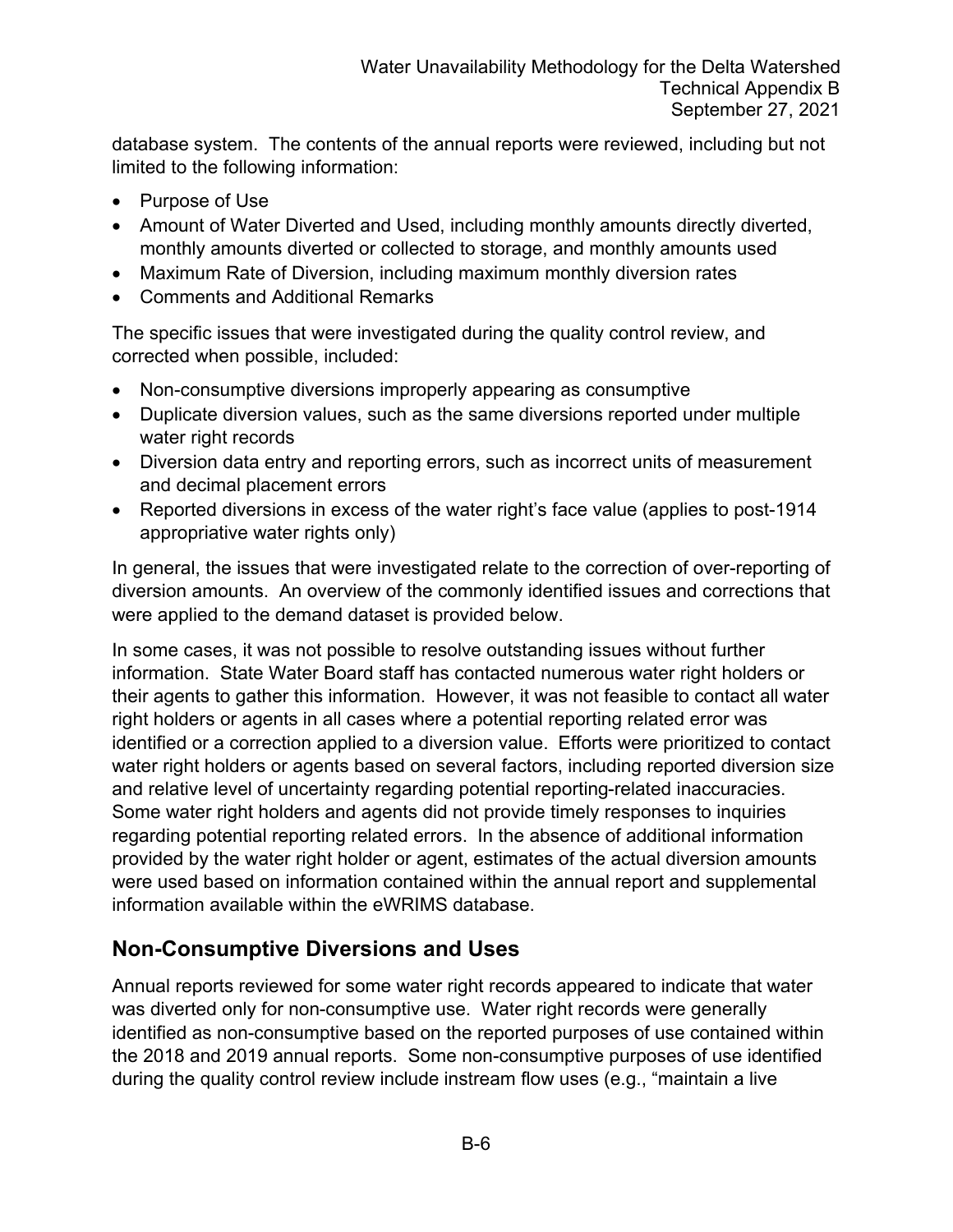stream"), power generation, or non-consumptive aquaculture uses. These records were removed from the demand dataset.

In some cases, annual reports included both consumptive and non-consumptive purposes of use, such as both power generation and irrigation. It was generally assumed that all water diverted under these records was used consumptively. However, for some water right records, comments or additional remarks included in the annual report appeared to indicate that only a portion of the water diverted was used consumptively, but information was not provided within the annual report to quantify the volume of water diverted for consumptive uses. If it was not possible to quantify the volume of water diverted for consumptive uses, the water right record was identified for outreach to the water right holder to resolve the issue.

#### **Duplication of Reported Diversion Amounts**

Some 2018 and 2019 annual reports contain comments, additional remarks, or other information that clearly indicated that a particular diversion was fully reported under two or more separate rights (i.e., duplicated). In these cases, reported diversions were retained for only one record and were changed to zero for the other record(s) in the demand dataset.

Some water right holders have multiple water rights or claims. In some cases, identical monthly diversion amounts were reported under multiple records associated with a particular water right holder, but the annual reports did not clearly indicate if the same diversion volumes were reported under multiple water right records. If it was not possible to determine if the water right holder had reported duplicative diversion volumes under multiple records, the water right records were identified for outreach to the water right holder to resolve the issue.

Some 2018 and 2019 annual reports contain information that appeared to identify some duplicate reporting of the same diversion volumes under multiple water right records, including water right records held by different water right holders. If it was not possible to quantify the volume of water reported under multiple water right records, the water right records were identified for outreach to the water right holders to resolve the issue.

#### **Diversion Data Entry and Reporting Issues**

Numerous diversion data entry and reporting issues were identified during the quality control review, including data entry, unit reporting, and other related issues. Commonly encountered diversion data entry and reporting issues are summarized below.

Diversion data entry issues encountered during the quality control review include misplaced decimal points, apparent reporting of monthly diversion volumes in the wrong data field within the annual report, and other similar issues. When the data entry issue was identifiable, the diversion data was corrected accordingly.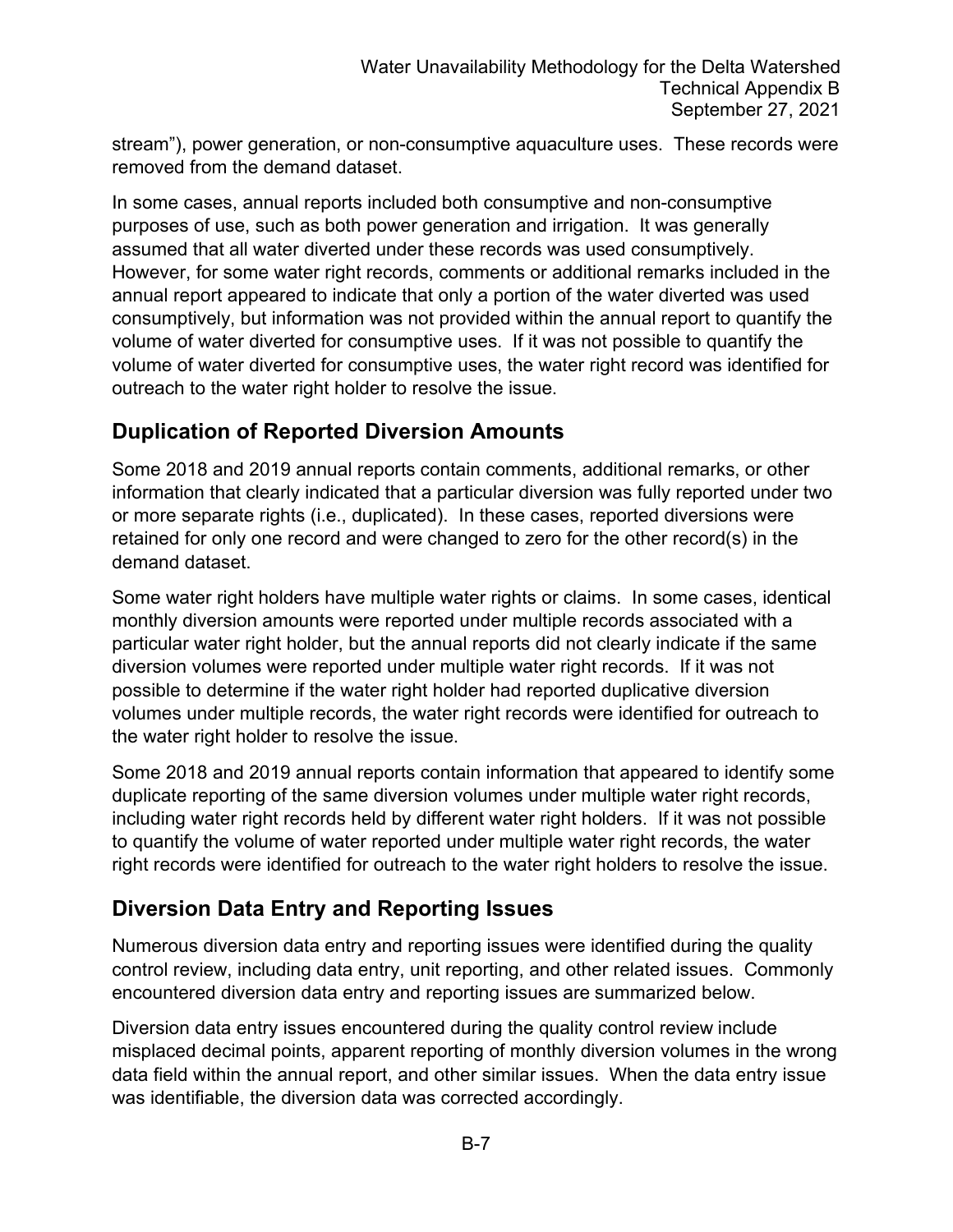Unit reporting issues encountered during the quality control review include apparent reporting of monthly diversion amounts using incorrect units of measurement, such as reporting of diversion volumes in units of acre-feet instead of gallons. These unit reporting errors generally resulted in unreasonably large diversion amounts, particularly when compared with the reported purpose of use. Other information contained within the annual report, such as the reported purpose of use, crop acreage, maximum rate of diversion, amount beneficially used, and comments and additional remarks, was generally used to identify and correct the reported diversion amounts. In some cases, a comparison of 2018 and 2019 reported diversions with reported diversions in prior annual reports provided information that informed a correction to the diversion amount.

In some cases, a diversion data entry or unit reporting error was detected, but it was unclear how the reported diversion amounts should be corrected. If it was not possible to correct the diversion amount without supplemental information provided by the water right holder, the water right record was identified for outreach to the water right holder to resolve the issue.

Some additional data reporting errors were also identified during the quality control review, such as annual reports that contain reported monthly diversion volumes in excess of the reported maximum monthly rate of diversion. In some cases, it was determined that the water right holder or their agent likely reported the maximum monthly rate of diversion using incorrect units, such as gallons per day (GPD) instead of gallons per minute (GPM). In many cases, this specific issue did not require a correction to the reported monthly diversion amounts. However, some other miscellaneous reporting-related issues were identified during the quality control review that required additional information to resolve. These water right records were generally identified and prioritized for outreach to the water right holder.

#### **Reported Diversions in Excess of Water Right Face Value**

Annual reports submitted for some post-1914 appropriative water rights included reported diversions in excess of the water right face value. In most instances, the reported diversion amount was changed to the face value amount or other updated value based on information contained within the annual report or supplemental information available in other documentation accessed through the eWRIMS database, such as the water right permit or license.

In addition to the records review described above, approximately 100 post-1914 appropriative rights were identified that reported diversions less than 5,000 AF but in excess of the face value of the water right. Most of these diversions are very small. Due to time constraints, no investigation of the approximately 100 post-1914 appropriative water right records with 2018 or 2019 reported diversions in excess of the water right face value was conducted. In these cases, the reported diversion amounts within the demand dataset were updated to equal the face value of the water right.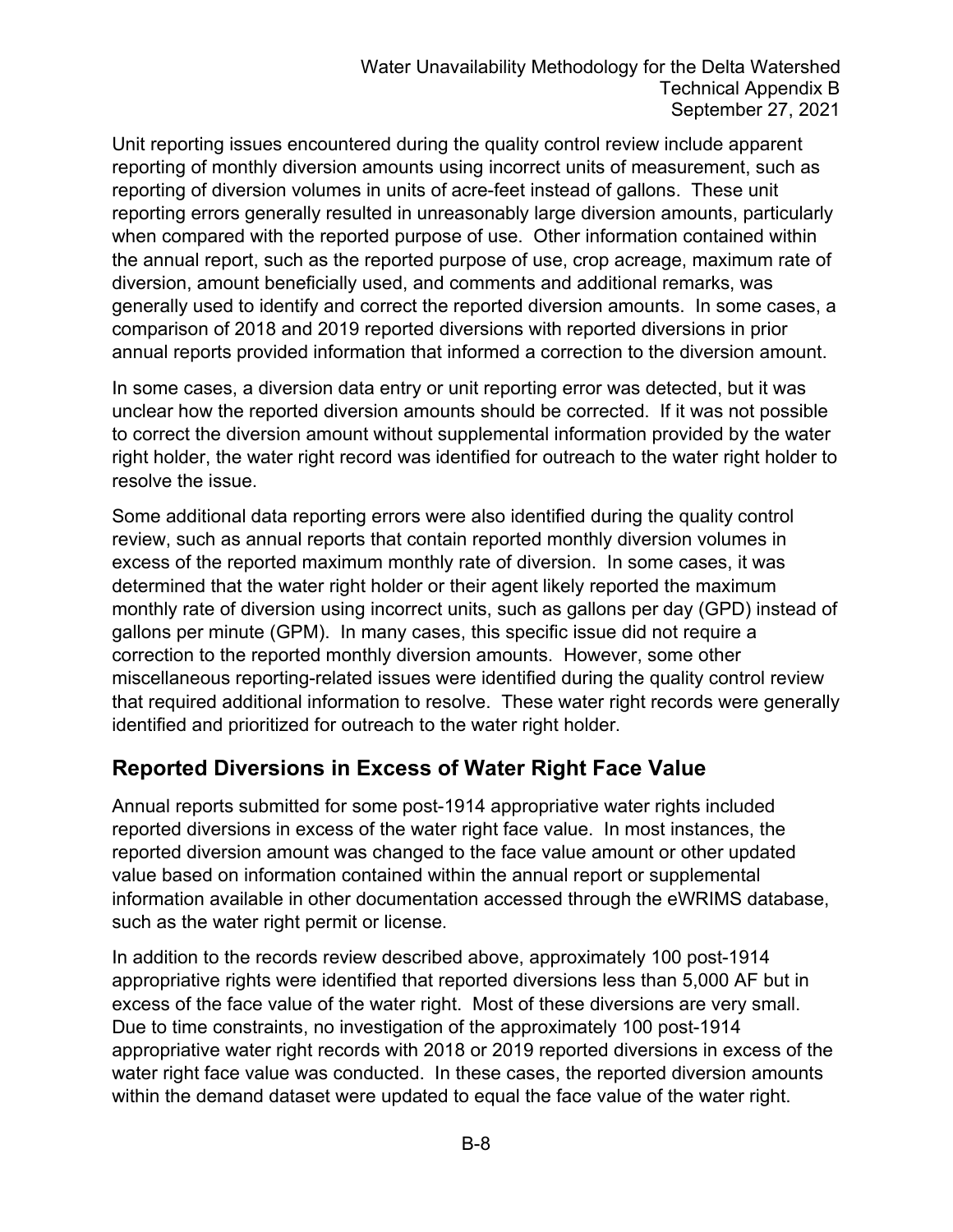## **Update and Format Demand Dataset**

Following completion of the quality control review process described above, several additional steps were completed to update, format, and export the demand dataset for use in the Water Unavailability Methodology Excel workbook (spreadsheet). The contents of the spreadsheet are described in Appendix A.

Select water right records (Application ID Numbers) were removed from the initial demand dataset as a result of the quality control review discussed above, including water right records that appeared to divert water only for non-consumptive use. As discussed in the main report, several consumptive water right records were also removed from the dataset, including consumptive water rights associated with the Central Valley Project (CVP) Trinity River Division (A005628, A015374, A015375, A016767, and A017374). A small number (less than 10) of additional water right records were determined to be located outside of the Delta watershed based on their Hydrologic Unit Code level 8 (HUC8) watershed and were also removed from the demand dataset. These records all contain PODs located near the boundary of the Delta watershed that were improperly included in the spatial selection of water right records in the Delta watershed.

The quality control process described above focused on the review of the annual total diversion amounts for calendar years 2018 and 2019. If an annual diversion amount was adjusted as a result of a correction applied during the quality control process, the monthly diversion values were adjusted in a proportional manner.

Some water right holders did not submit annual reports in 2018 or 2019. When an annual report is not submitted, there is no diversion data value recorded in the eWRIMS flat files. In instances where a water right holder did not submit an annual report, the diversion amount was recorded as zero in the demand dataset. This provides a conservative assumption for the purposes of avoiding the overestimation of demands.

Upon completion of the quality control review process, diversion values were merged with a March 16, 2021 copy of the eWRIMS datasets to produce a demand dataset that reflects updates to eWRIMS database information that occurred between January 15 and March 16, 2021. For example, a small number of diverters submitted new or revised 2018 or 2019 annual reports between January 15 and March 16, 2021. These new or revised diversion values were incorporated into the demand dataset. In addition, seven water right records were removed from the demand dataset due to changes in water right status from an active-type status to an inactive-type status between January 15 and March 16, 2021.

Appendix A contains more information about the field names and content included in the demand dataset used in the spreadsheet. Many of the demand dataset fields were obtained directly from the eWRIMS flat files. Several other fields, including the Watershed and Legal Delta (True/False) fields, were determined based on a GIS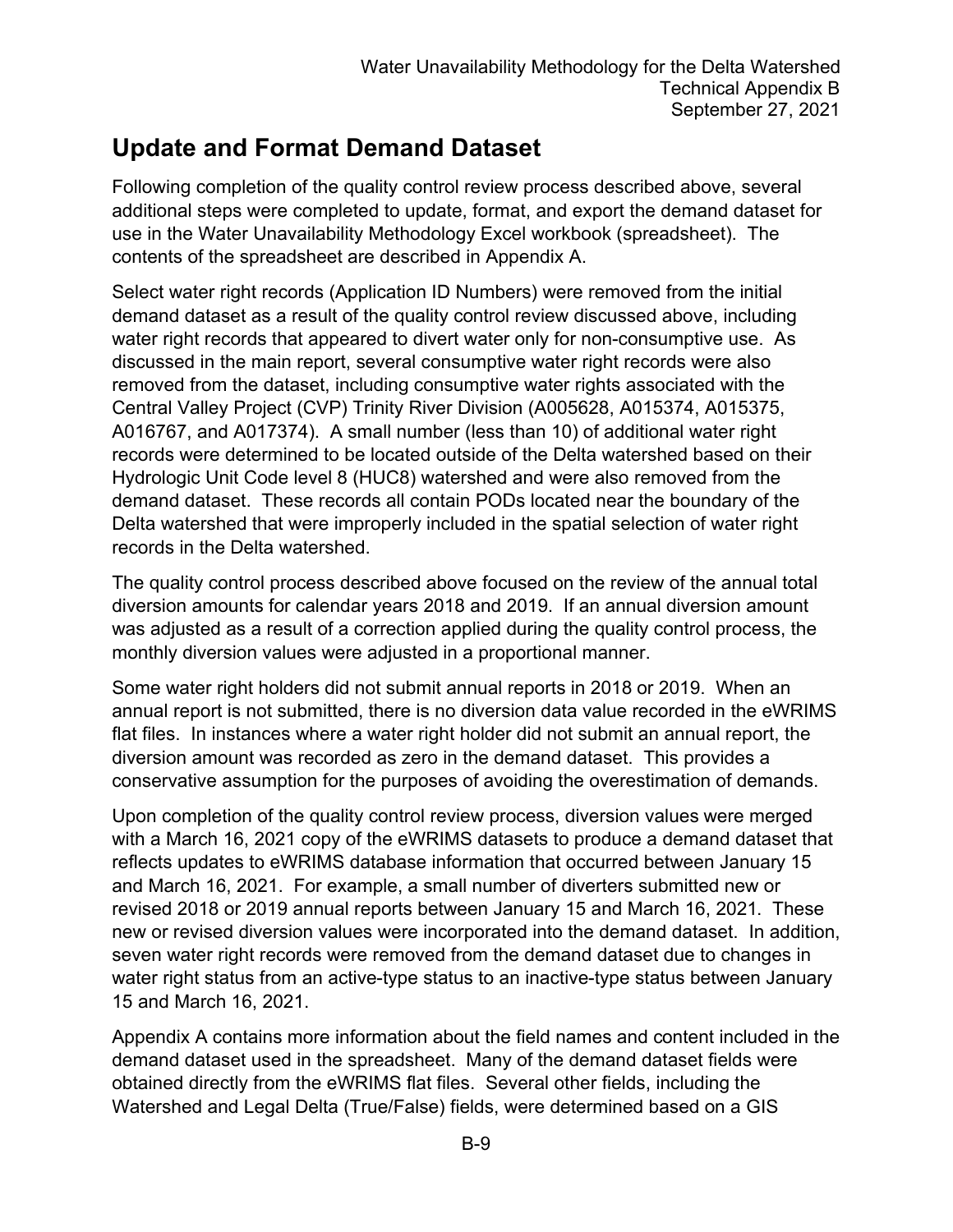analysis. One field, Priority Date, was determined for post-1914 appropriative rights and select Statements of Diversion and Use using multiple data fields contained within the eWRIMS flat files. The Priority Date for post-1914 appropriative water right types was based on the 'Application Acceptance Date' and 'Application Received Date' fields in the eWRIMS database and was determined to be the earlier date among the two fields. The Priority Date for Statements of Diversion and Use was based on the year diversion first commenced or was assigned a Priority date of "Riparian," depending on the Statement of Diversion and Use assigned category. These Statement of Diversion and Use assigned categories and priority dates are described in greater detail in the next section.

The demand data diversion values are structured in a wide format, such that each water right record (Application ID Number) exists on a single row with total annual and monthly diversion amounts for both 2018 and 2019. Some water right records divert from multiple subwatersheds or divert within the Legal Delta, with access to water from both the Sacramento and the San Joaquin River watersheds. The demands of these water right records are modified and expanded upon in the Demand Separated tab of the methodology spreadsheet. Appendix A provides additional details on these modifications.

#### **Disaggregation of Statements of Diversion and Use**

Water right holders and claimants that divert water under Statements of Diversion and Use provide information about the water right claim type to the State Water Board in Initial Statements of Water Diversion and Use and in annual reports (Supplement Statements of Diversion and Use). This user-submitted information was obtained from the Initial Statements of Diversion and Use and the 2018 and 2019 annual reports, and was used to disaggregate Statements of Diversion and Use into several categories.

Statement of Diversion and Use water right claim type information provided in the Initial Statement of Diversion and Use is stored in the 'Sub-Type' field in the Water Rights Point of Diversion Flat File. Statement of Diversion and Use water right claim type information provided in the 2018 and 2019 annual reports is stored in the 'Diverted and Used Under' field in the Water Rights Annual Water Use Report Flat File. Water right claim type information were concatenated, capitalized for uniformity, and reduced to a minimum set of unique and ordered values for each Statement of Diversion and Use.

The Statement of Diversion and Use water right claim type information was then searched for keywords and a category (Riparian, Riparian or Pre-1914, Pre-1914, Reserved, Other, or Unclassified) was assigned based on matches as summarized below. The search was conducted in sequence and stopped when the first match was found, following the sequence below with the assigned category in bold: